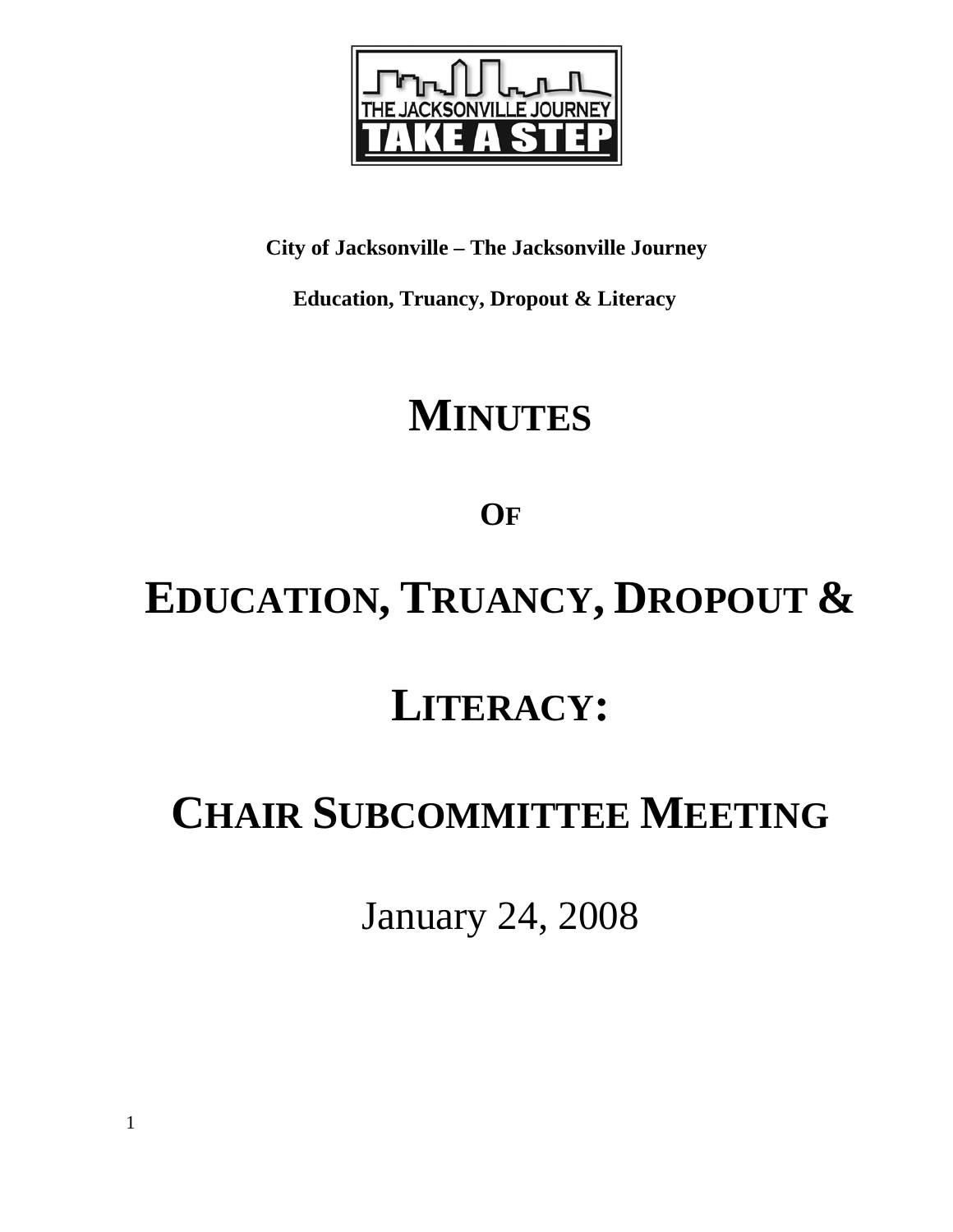## **The Jacksonville Journey – Education, Truancy,**

### **Dropout & Literacy**

## **CHAIR Subcommittee Meeting**

### **January 24, 2008**

### **12:00 p.m.**

**PROCEEDINGS before the Jacksonville Journey – Education, Truancy, Dropout & Literacy CHAIR Subcommittee Meeting taken on Monday, January 24, 2008, City Hall, 4th Floor – 117 West Duval Street, Jacksonville, Duval County, Florida commencing at approximately 12:00 p.m.** 

**Education, Truancy, Dropout & Literacy CHAIR(s)** 

**W.C. Gentry, Chair Terrie Brady, Subcommittee Chair Skip Cramer, Subcommittee Chair Connie Stophel, Subcommittee Chair Bill Sheu, Subcommittee Chair**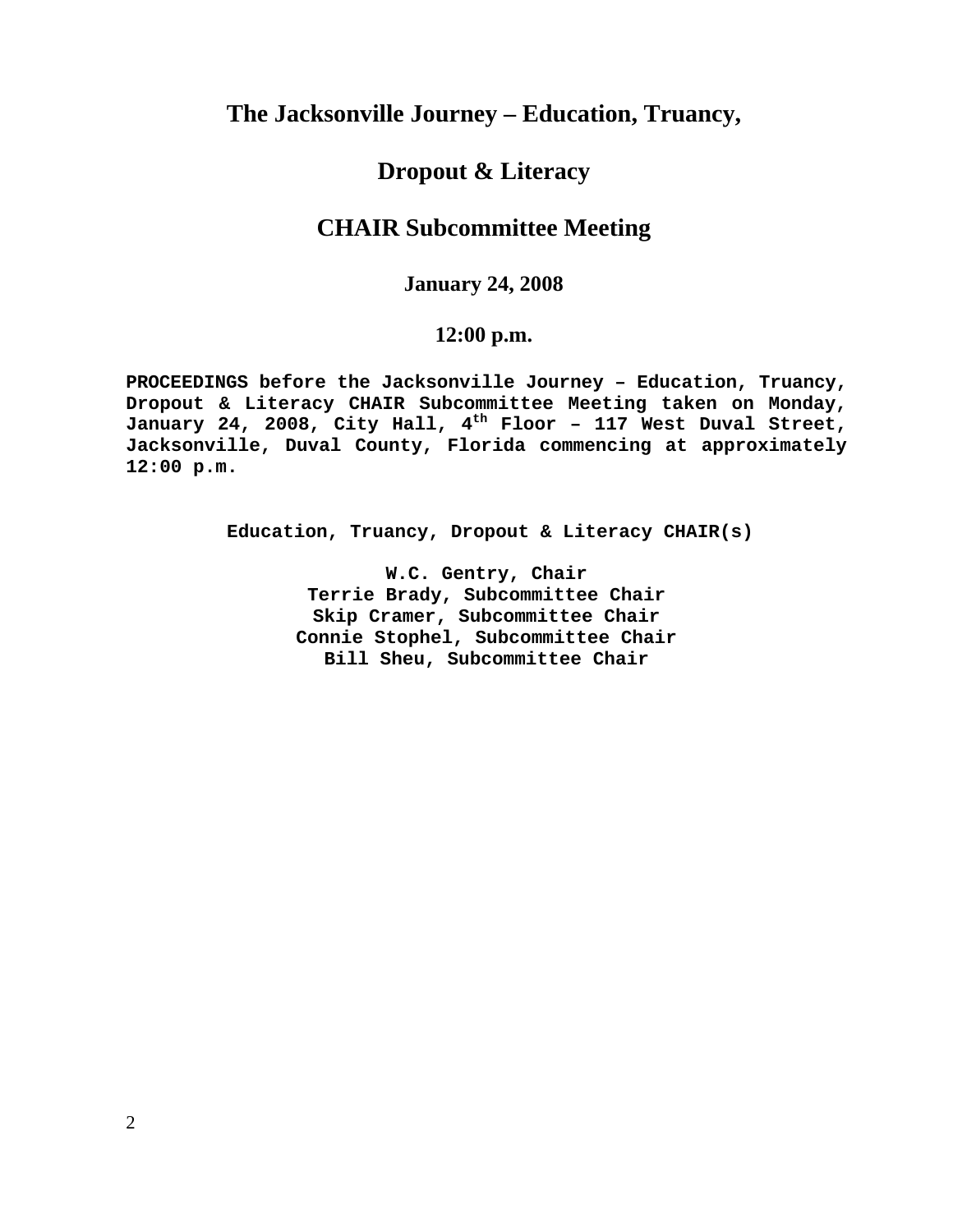### **APPEARANCES**

#### **COMMITTEE CHAIRS PRESENT**

W.C. GENTRY, Chair SKIP CRAMER, Member BILL SCHEU, Member TERRIE BRADY, Member CONNIE STOPHEL, Member

#### **ABSENT**

BILL SCHEU

#### **STAFF PRESENT:**

SUSIE WILES LINDA LANIER RENEE BRUST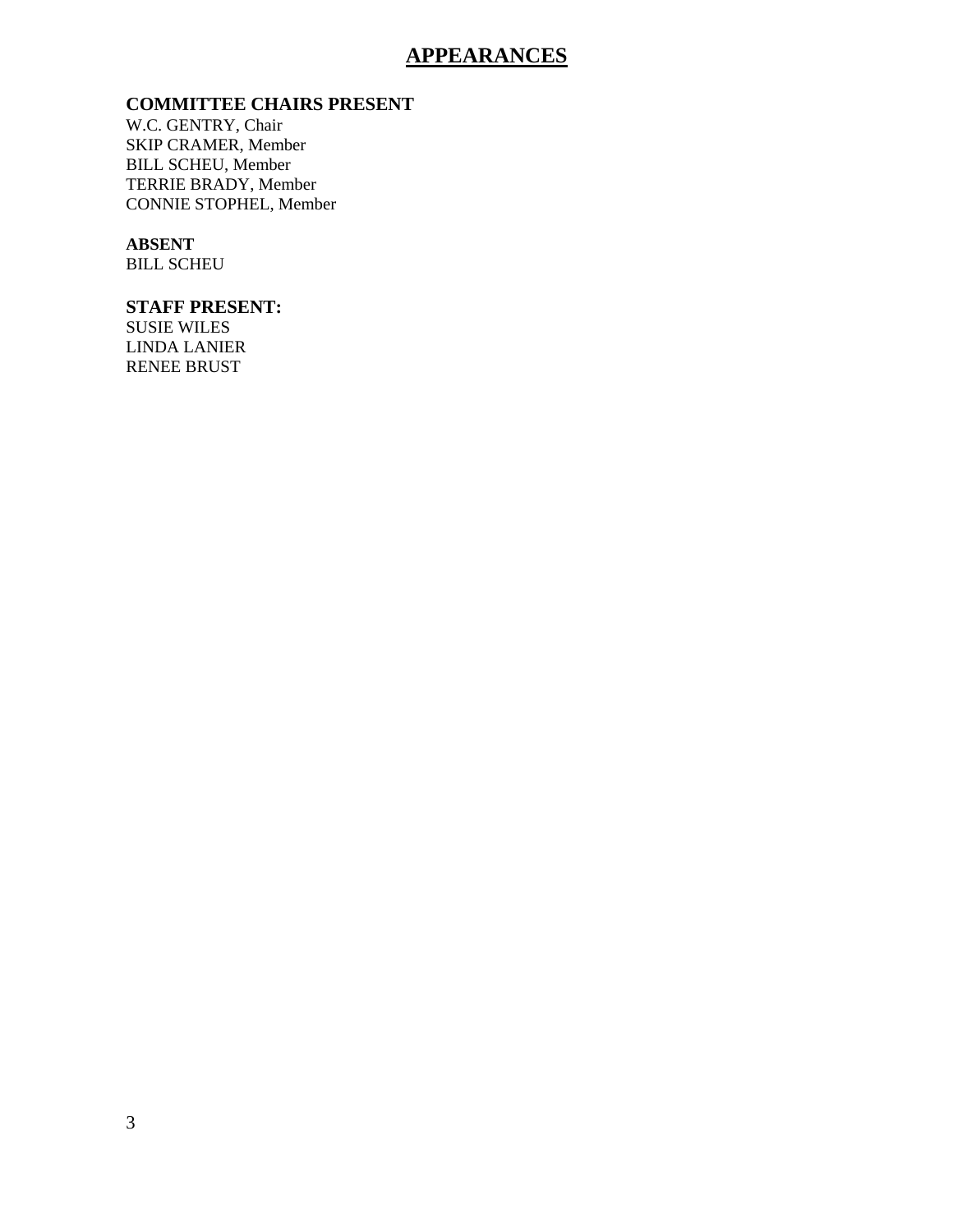#### **PROCEEDINGS**

January 24, 2008

Education, Truancy, Dropout & Literacy Chair/Committee

**Call to Order and Comments.** Chairman Gentry called the meeting to order at approximately 12:10 p.m.

**1. Purpose of Meeting.** Discuss the Chair's charges and work to date on the subcommittees. Chairman Gentry welcomed the group and thanked them for their willingness to be in attendance.

Chairs reported individually on their activity to date and outlined upcoming meetings with their groups.

Terry Brady's group is recommending the addition of 100 Attendance Counselors that are centrally located at the District Level. These counselors are designed to coach chronically truant children throughout the school year. Brady's group will also focus on teacher retention and recruitment, with a focus on qualified retired teachers. Connie Stophel reported progress with the Early Learning Subcommittee, noting they have two meetings scheduled before the next full committee meets again. Goal is to increase early learning access and training into an additional 50 centers as soon as possible. Connie Stophel agreed to provide W.C. Gentry the financials of this expansion as soon as possible. Linda Lanier noted that the addition of a behavior specialist is different from what the ELC has done in the past. There was discussion about best way to secure mental health therapist to work with at-risk children in area early learning centers. W.C. offered that there might be available staff and trainers through

4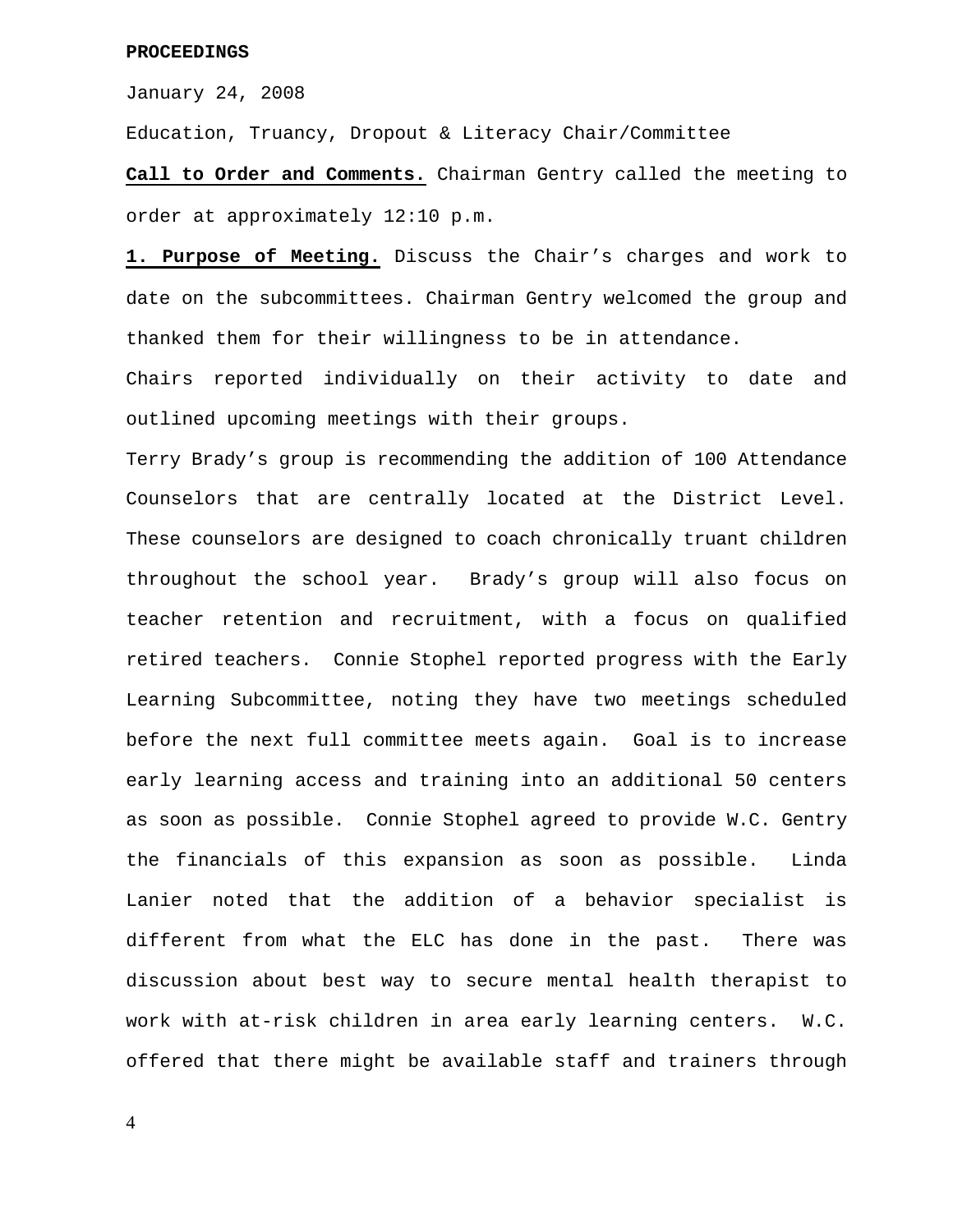5 the Duval County Public Schools. Skip Cramer's group on School Security has been rescheduled for next week. Renee Brust confirmed that she will provide some meetings times for Skip Cramer as early as possible. W.C. Gentry asked the subcommittees to look at the disconnect between the ELC children and the children progressing through DCPS. Why are the linkages failing? Connie Stophel has agreed to coordinate a field trip for the committee to see some interesting programs in Baker County with Paula Barton. Terrie Brady reported on truancy and noted that there could be some outreach opportunities to promote career academies. W.C. Gentry commented that FCCJ is opening their new career tracks that might need some coordination with DCPS. The new tracks include Finance, IT and Health. There was consensus that more collaboration on the community college career academies is necessary. On dropouts, Terrie Brady's group is going to look at software that will allow teens to finish school online from 3 p.m. to 6 p.m. daily. The subcommittee gave magnet programs a lower priority of attention, noting that other areas were more critical. Challenge schools and teacher initiatives based on performance were discussed, with Terrie Brady outlining some of the pitfalls resulting from lost dollars at the state level: no money for after school work with teachers or Saturday school. Susie Wiles cautioned all of the subcommittee chairs to be accurate and thorough when outlining financial needs for their recommendations. W.C. Gentry and Terrie Brady commented that there is a lack of awareness of the volume of poverty in our county. Linda Lanier concurred and mentioned The State of the